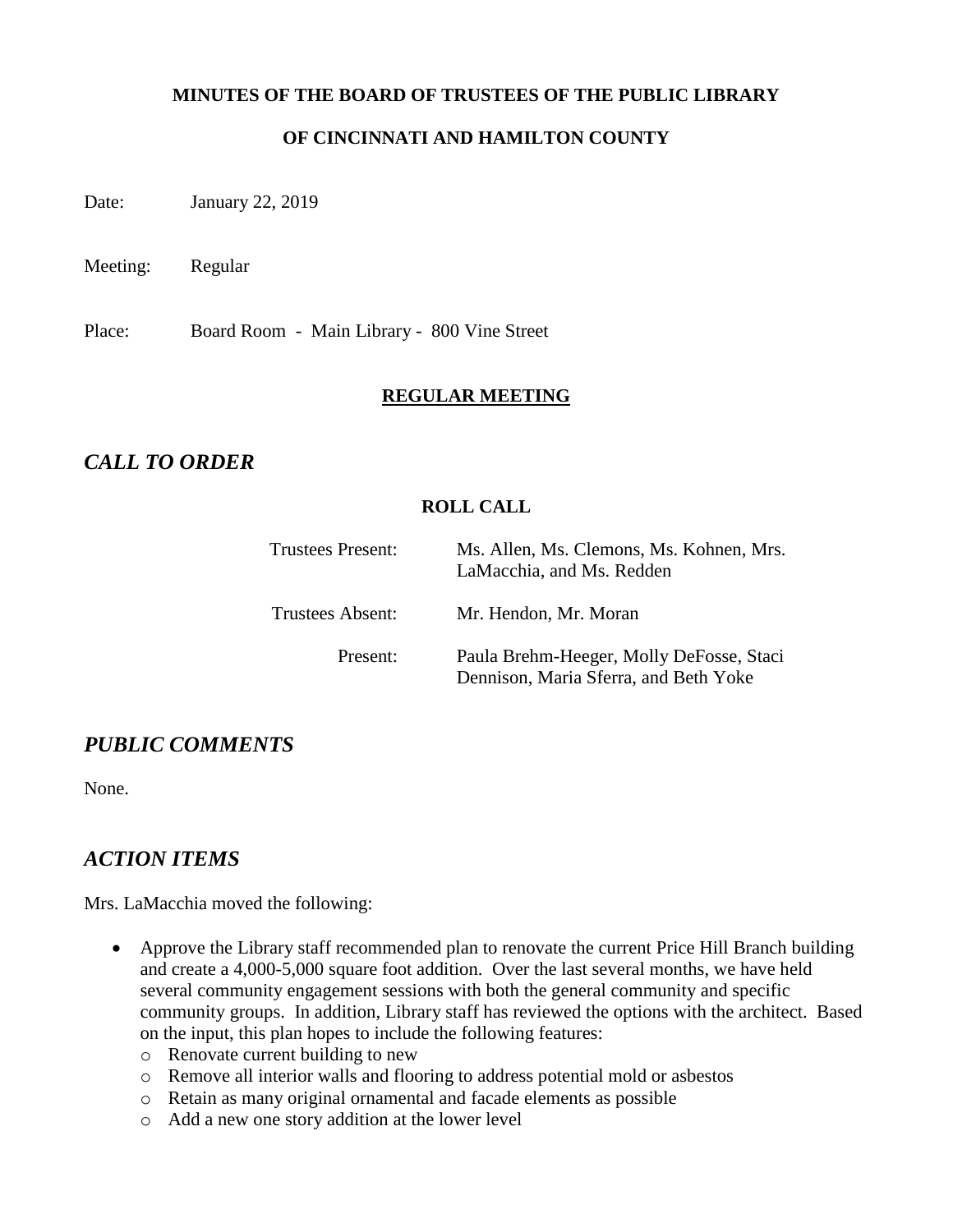- o Make fully handicap accessible
- o Expand the lot from 18 to approximately 30 parking spaces
- o A portion of the lot must be made level to accommodate the larger building and added parking
- Authorize the following bid advertisement for construction management services for the Price Hill Accessibility Project.

#### CONSTRUCTION MANAGEMENT SERVICES

The Board of Trustees of the Public Library of Cincinnati and Hamilton County intends to employ a construction manager to provide construction management services for the Price Hill Branch project. The project will include a 4000 – 5000 square foot mostly single story addition (some portion of the addition will be on another level to provide accessibility to each of the two existing floor levels) to the existing building, renovations to the interior of the existing building, hazardous material abatement to correct mold and asbestos, and site work including new (30) car parking lot, landscape, and general site accessibility and aesthetic improvements. The project budget is \$4,500,000.

Design, consulting, construction management, and permit fees are included as part of this budget. The source of funding is from the capital improvement budget of the Public Library of Cincinnati and Hamilton County. Bidding is anticipated in the September 2019 for a construction startup in November 2019.

The construction manager will provide services during the design, bid and construction phases of the project. Services will include design review as it relates to current market trends, material and labor availability, construction logistics, and pro-active value engineering suggestions. Services shall also include estimating, scheduling, supervision, and coordination of all construction operations under the direction of Library staff.

Construction management firms interested in being considered for a contract to provide full services should submit one copy of a Statement of Qualifications no later than 4:00 p.m. Thursday, February 28, 2019. Statements received after this deadline will not be considered. Statements of qualification should include information regarding the firm's history; education and experience of owners and key personnel; the technical expertise of the firm's staff for this type of project; previous library projects completed by the firm; the firm's experience and capabilities in cost estimating and construction administration and coordination; availability of staff; and client and contractor references. Proposals should be transmitted to Paula Brehm-Heeger, The Eva Jane Romaine Coombe Director, Third Floor Administrative Offices, Public Library of Cincinnati and Hamilton County, 800 Vine Street, Cincinnati, Ohio 45202-2009.

As required by Ohio Revised Code 9.332, Statements will be evaluated and ranked on the basis of qualifications and the Library will enter into contract negotiations with the firm ranked most qualified.

 Authorize the transfer the 2019 Appropriations established in December 2018 (includes \$17,500,000) to the General Fund to the Building & Repair Fund during the year as cash flow permits as determined by the Fiscal Officer.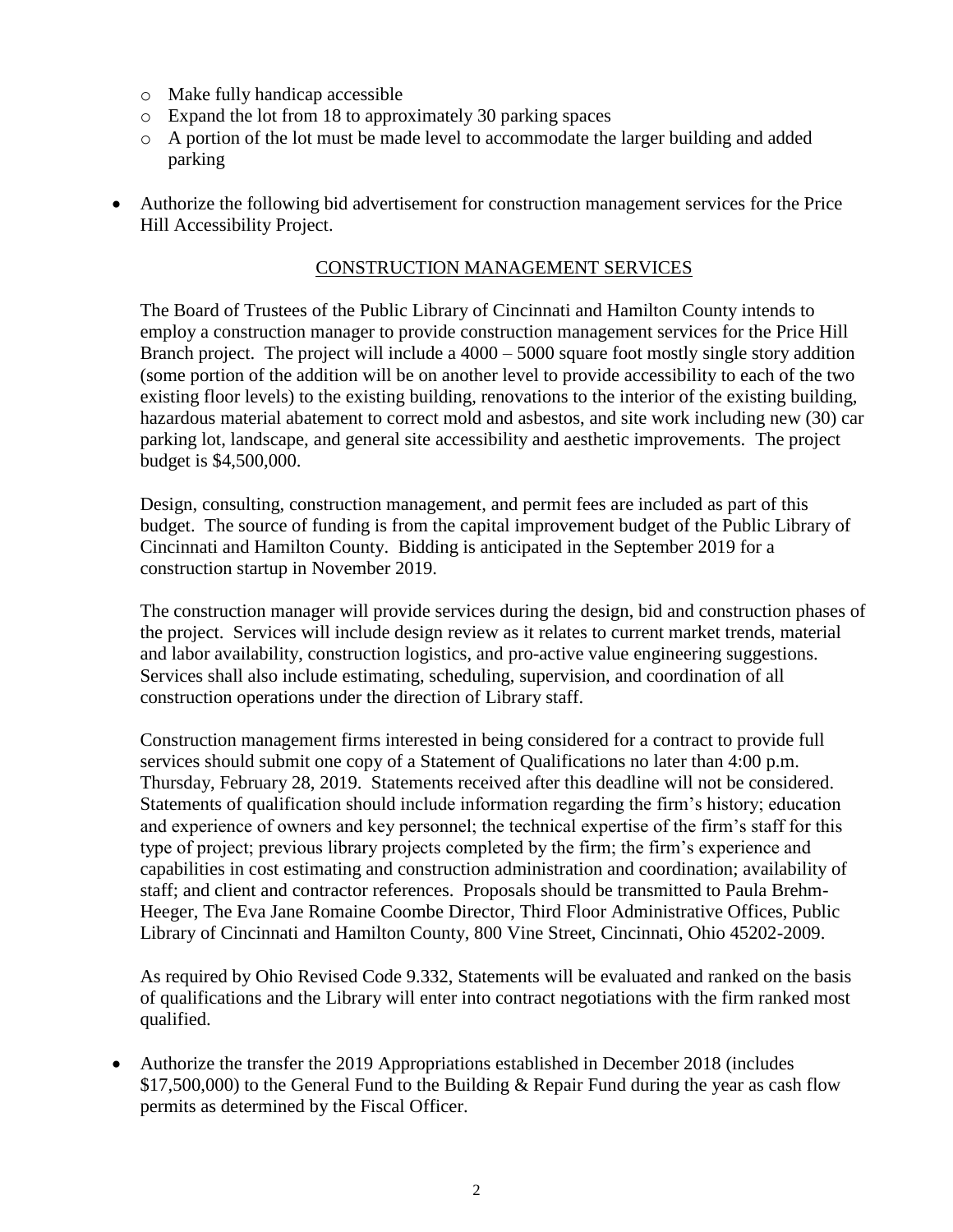• Confirm that table below represents the final 2018 available fund balances as were reported to the County in January 2019. The variances from the December 2018 report are the result of overall favorable actual activity as compared to the estimates.

| FUND                           | 2019 ESTIMATED   | 2019             | 2019                 |  |
|--------------------------------|------------------|------------------|----------------------|--|
|                                | <b>AVAILABLE</b> | <b>ESTIMATED</b> | <b>APPROPRIATION</b> |  |
|                                | <b>BALANCE</b>   | <b>RESOURCES</b> |                      |  |
| General Fund                   | \$13,455,000.00  | \$80,455,000.00  | \$80,455,000.00      |  |
| Building & Repair Capital Fund | 3,514,633.18     | 17,500,000.00    | 19,050,000.00        |  |
| Special Revenue (4 funds)      | 566.007.29       | 443.000.00       | 523,000.00           |  |
| Permanent (44 funds)           | 1,361,458.81     | 192.000.00       | 296.500.00           |  |
| Total                          | \$18,897,099.28  | \$98,590,000.00  | \$100,324,500.00     |  |

• Confirm the following change orders:

| Kramer & Feldman Inc. | Change order #4 |  |  |
|-----------------------|-----------------|--|--|
| Kramer & Feldman Inc. | Change order #5 |  |  |
| Kramer & Feldman Inc. | Change order #6 |  |  |

• Release the Fiscal Officer of personal liability related to the thefts of two laptops on December 20, 2018 from the Price Hill location at the Community Recreation Center, valued at \$709.80 each. A police report has been filed.

Ms. Allen seconded.

Voting for the motion: Ms. Allen, Ms. Clemons, Ms. Kohnen, Mrs. LaMacchia, and Ms. Redden … 5 ayes. The motion carried. **(01-2019)**.

## *INFORMATIONAL ITEMS*

### **EVA JANE ROMAINE COOMBE DIRECTOR'S REPORT**

Ms. Brehm-Heeger reported that:

- The Main Library atrium is undergoing changes based on customer and staff feedback gathered in 2018 as part of Group 4's 'planning to plan' effort. The goals of implementing atrium improvements are:
	- o Create a welcoming and flexible space
	- o Provide popular services and resources at a convenient location
	- o Experiment with resources and activities to see what may be desirable to continue long-term

As a part of this effort, hold lockers and a laptop kiosk have been installed in the atrium. The laptop kiosk is a first step in creating a quick-stop business center. Seating is being phased in as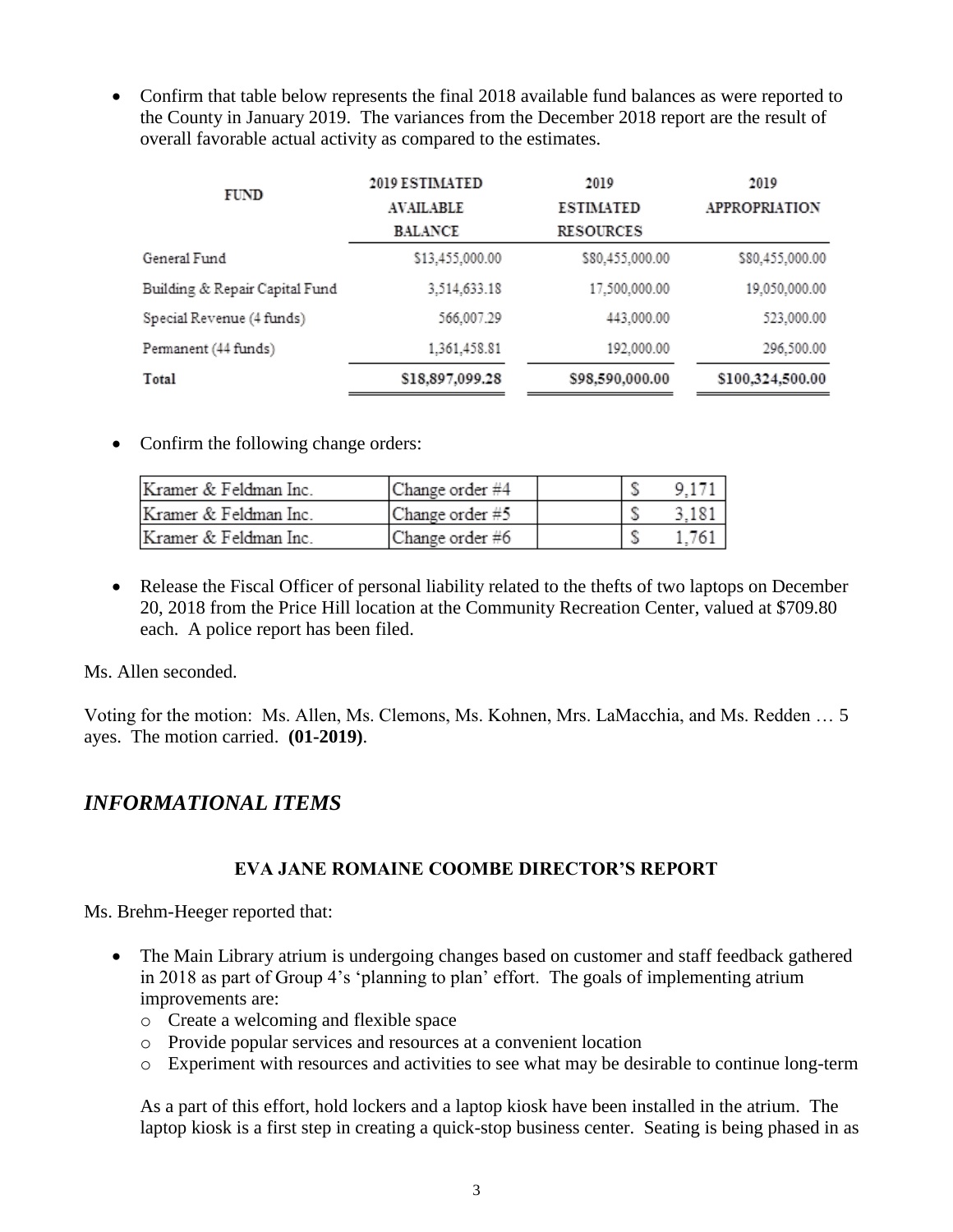furniture is ordered and shipped, and pop-up activities will begin happening in February and continue through July. They include:

- o Bringing parts of the collection into the atrium for easier access and to increase awareness
- o Connecting community members with critical social services
- o Providing homework help to youth
- o Supporting adults seeking jobs
- o Promoting health and wellness
- o Creating a pop-up Friends store
- The third community forum in Price Hill to discuss branch improvements will take place from 6:30 to 7:30 p.m. on Tuesday, January  $29<sup>th</sup>$  at the Price Hill Community Recreation Center. The purpose of the event will be to provide the community with an update regarding Board decision making around the potential options for Price Hill. To inform the development of service concepts for the new branch, Design Impact will hold two focus groups in early February. The findings from these sessions will be passed on to the local architectural firm the Library has hired, FTC&H, which will hold a community forum in late February featuring design ideas that incorporate service concepts into the overall look of the branch.
- Ms. Brehm-Heeger, along with Chief Fiscal Officer Molly Defosse, Customer Experience Manager Justyn Rampa, and Chief Strategy Officer Beth Yoke have been holding conversations with the Group 4 leadership team to clearly define a scope of work for the firm around aspects such as community and staff engagement, technology assessment and more. To kick off the Facility Master Plan project, Group 4 will facilitate meetings with a Staff Advisory Team as well as a Community Advisory Council on February  $25<sup>th</sup>$  and  $26<sup>th</sup>$ .
- Looking to the future and with a strong eye toward continued outstanding service, the Library is realigning its administrative structure. The structure is designed to support staff and users as the Library moves through a number of important projects and opportunities during the next several years. The new administrative structure is built to support the Library's efforts of engagement, dialogue, and responsiveness. There are several major changes in alignment of divisions:
	- o Programming and Exhibits, Education and Homework Support, and Customer Experience will join the Strategy Division and report to the Chief Strategy Officer
	- o Technical and Technology-based services will be aligned under a new Chief Technology and Logistics Officer
	- $\circ$  Four Regional Managers (each supporting 11 12 agencies) will be reporting to a new Chief Operating Officer
	- o The Chief Library Experience Officer position will no longer exist under the new structure

The Chief Operating Officer and Chief Technology and Logistics Officer positions have been posted internally and externally; candidates are currently being interviewed. The current interim structure will remain in place until these positions are filled.